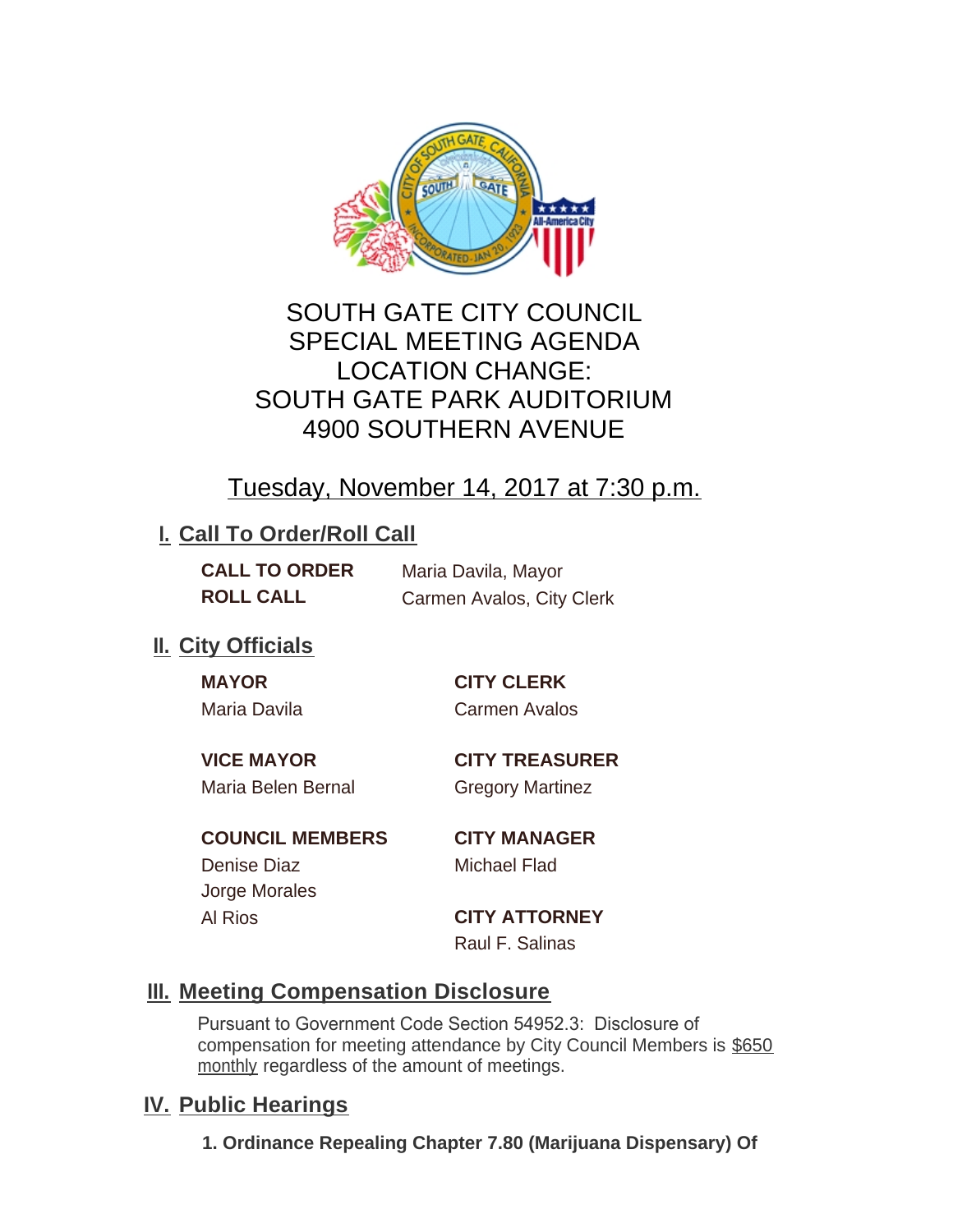**The South Gate Municipal Code And Adding A New Chapter And Sections To Prohibit All Marijuana Commercial Activity, Prohibiting All Outdoor Cultivation, And Regulating Indoor Cultivation For Personal Use**

**1. Ordinance Repealing Chapter 7.80 (Marijuana Dispensary) Of** 

The City Council will Conduct a Public Hearing, to consider waiving further reading in full and introducing **Ordinance \_\_\_\_\_\_** repealing Chapter 7.80 (Marijuana Dispensary) of Title 7 (Public Safety and Morals) of the South Gate Municipal Code in its entirety and adding new Chapter 7.80 (Marijuana Use Regulations), Sections 7.80.010 (Definitions), 7.80.020 (Scope), 7.80.030 (Indoor Marijuana Cultivation for Personal Consumption), and 7.80.040 (Savings Clause), to prohibit all marijuana commercial activity, prohibit all outdoor cultivation, and regulate indoor cultivation of marijuana for personal use. (CD)

Documents:

## [ITEM 1 CCREPORT 11142017.PDF](http://ca-southgate.civicplus.com/AgendaCenter/ViewFile/Item/5032?fileID=11029)

## **Consent Calendar Items V.**

Agenda Items **2 and 3** are consent Calendar Items. All items including Ordinances, Resolutions and Contracts, may be approved by adoption of the Consent Calendar, individually and collectively by one (1) motion. There will be no separate discussion of these items unless Members of the City Council, the public, or staff request that specific items be removed from the Consent Calendar for separate discussion and action.

Any Motion to introduce or adopt an Ordinance on the Consent Calendar shall be: (1) a motion to waive the reading of the Ordinance and introduce the Ordinance or (2) a motion to waive the reading of the Ordinance and adopt the Ordinance, as appropriate.

## **2. Ordinance No. 2341 Amending The Municipal Code Granting Authority To Issue Business License Refunds When Appropriate**

The City Council will consider waiving the reading in full and adopting **Ordinance No. 2341** amending Section 2.08.210 (Refunds), of Chapter 2.08 (Business License Tax), of Title 2 (Licenses — Business Regulations), of the South Gate Municipal Code, granting the City's tax collector the authority to administratively issue business license refunds when deemed appropriate and proper. (ADMIN SERVICES)

Documents:

### [ITEM 2 CCREPORT 11142017.PDF](http://ca-southgate.civicplus.com/AgendaCenter/ViewFile/Item/5033?fileID=11030)

### **3. Minutes**

The City Council will consider: (CLERKS)

a. Approving the Special Meeting minutes of August 22, 2017, September 5,2017, September 26, 2017, October 3, 2017, and October 10, 2017; and